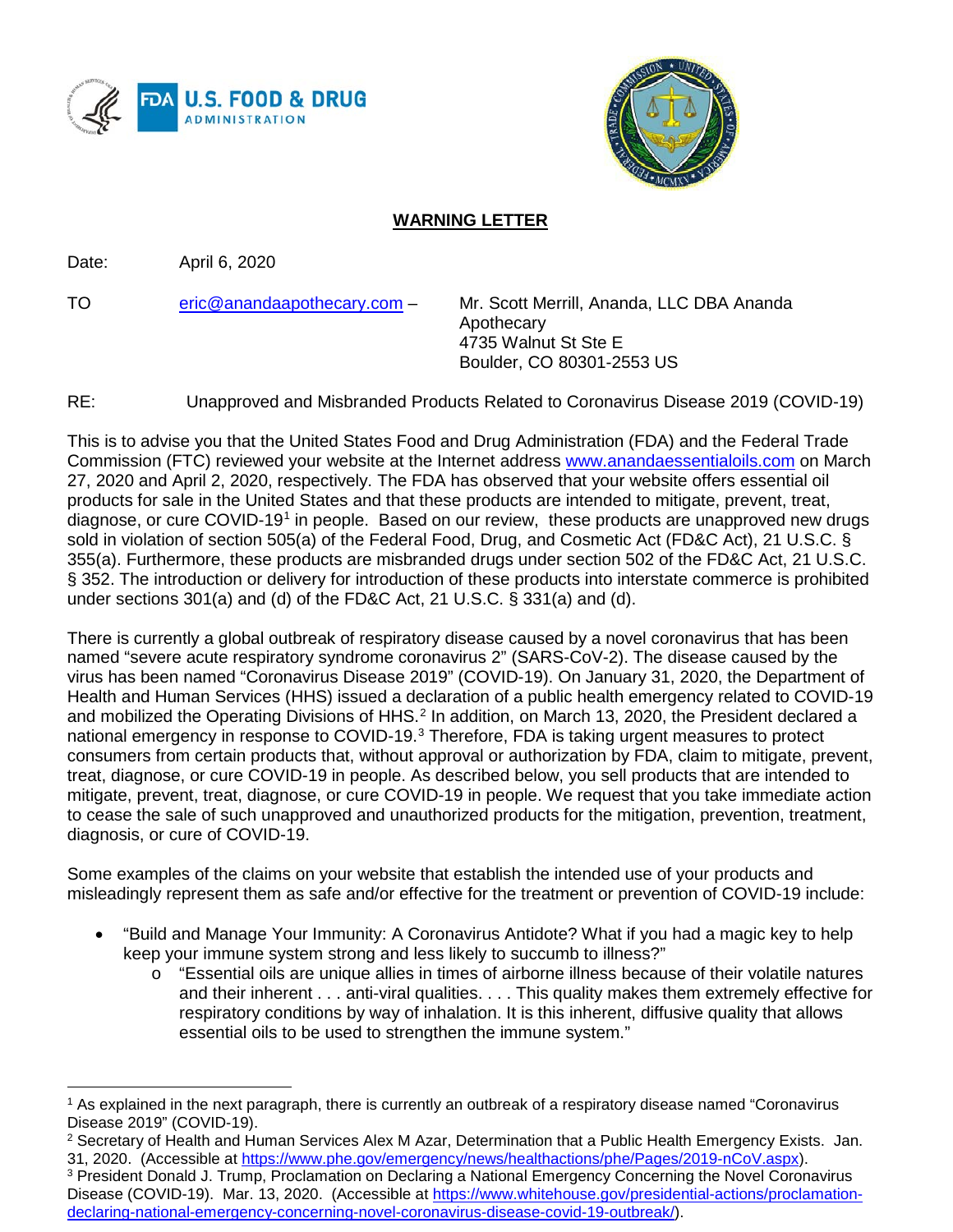- o "Historically, aromatic herbs and spices have proven useful in times of airborne illness precisely because of their . . . anti-viral properties."
- o "Six ways to Use the Benefits of Anti-viral essential oils . . . Steam Inhalation"

You should take immediate action to correct the violations cited in this letter. Thisletter is not meant to be an all-inclusive list of violations that exist in connection with your products or operations. It is your responsibility to ensure that the products you sell are in compliance with the FD&C Act and FDA's implementing regulations. We advise you to review your websites, product labels, and other labeling and promotional materials to ensure that you are not misleadingly representing your products as safe and effective for a COVID-19-related use for which they have not been approved by FDA and that you do not make claims that misbrand the products in violation of the FD&C Act. **Within 48 hours, please send an email to [COVID-19-Task-Force-CDER@fda.hhs.gov](mailto:COVID-19-Task-Force-CDER@fda.hhs.gov)** describing the specific steps you have taken to correct these violations. Include an explanation of each step being taken to prevent the recurrence of violations, as well as copies of related documentation. Failure to immediately correct the violations cited in this letter may result in legal action, including, without limitation, seizure and injunction.

FDA is advising consumers not to purchase or use certain products that have not been approved, cleared, or authorized by FDA and that are being misleadingly represented as safe and/or effective for the treatment or prevention of COVID-19. Your firm will be added to a published list on FDA's website of firms and websites that have received warning letters from FDA concerning the sale or distribution of COVID-19 related products in violation of the FD&C Act. This list can be found at [http://www.fda.gov/consumers/health-fraud-scams/fraudulent-coronavirus-disease-covid-19-products.](http://www.fda.gov/consumers/health-fraud-scams/fraudulent-coronavirus-disease-covid-19-products) Once you have taken corrective actions to cease the sale of your unapproved and unauthorized products for the mitigation, prevention, treatment, diagnosis, or cure of COVID-19, and such actions have been confirmed by the FDA, the published list will be updated to indicate that your firm has taken appropriate corrective action.

If you cannot complete corrective action within 48 hours, state the reason for the delay and the time within which you will complete the corrections. If you believe that your products are not in violation of the FD&C Act, include your reasoning and any supporting information for our consideration.

If you are not located in the United States, please note that products that appear to be misbranded or unapproved new drugs are subject to detention and refusal of admission if they are offered for importation into the United States. We may advise the appropriate regulatory officials in the country from which you operate that FDA considers your product(s) referenced above to be unapproved and misbranded products that cannot be legally sold to consumers in the United States.

Please direct any inquiries to FDA at [COVID-19-Task-Force-CDER@fda.hhs.gov.](mailto:COVID-19-Task-Force-CDER@fda.hhs.gov)

In addition, it is unlawful under the FTC Act, 15 U.S.C. 41 et seq., to advertise that a product can prevent, treat, or cure human disease unless you possess competent and reliable scientific evidence, including, when appropriate, well-controlled human clinical studies, substantiating that the claims are true at the time they are made. For COVID-19, no such study is currently known to exist for the products identified above. Thus, any coronavirus-related prevention or treatment claims regarding such products are not supported by competent and reliable scientific evidence. You must immediately cease making all such claims. Violations of the FTC Act may result in legal action seeking a Federal District Court injunction and an order may require that you pay back money to consumers. Within 48 hours, please send an email to Richard Cleland, Assistant Director of the FTC's Division of Advertising Practices, via electronic mail at rcleland@ftc.gov describing the specific actions you have taken to address the FTC's concerns. If you have any questions regarding compliance with the FTC Act, please contact Mr. Cleland at 202-326-3088.